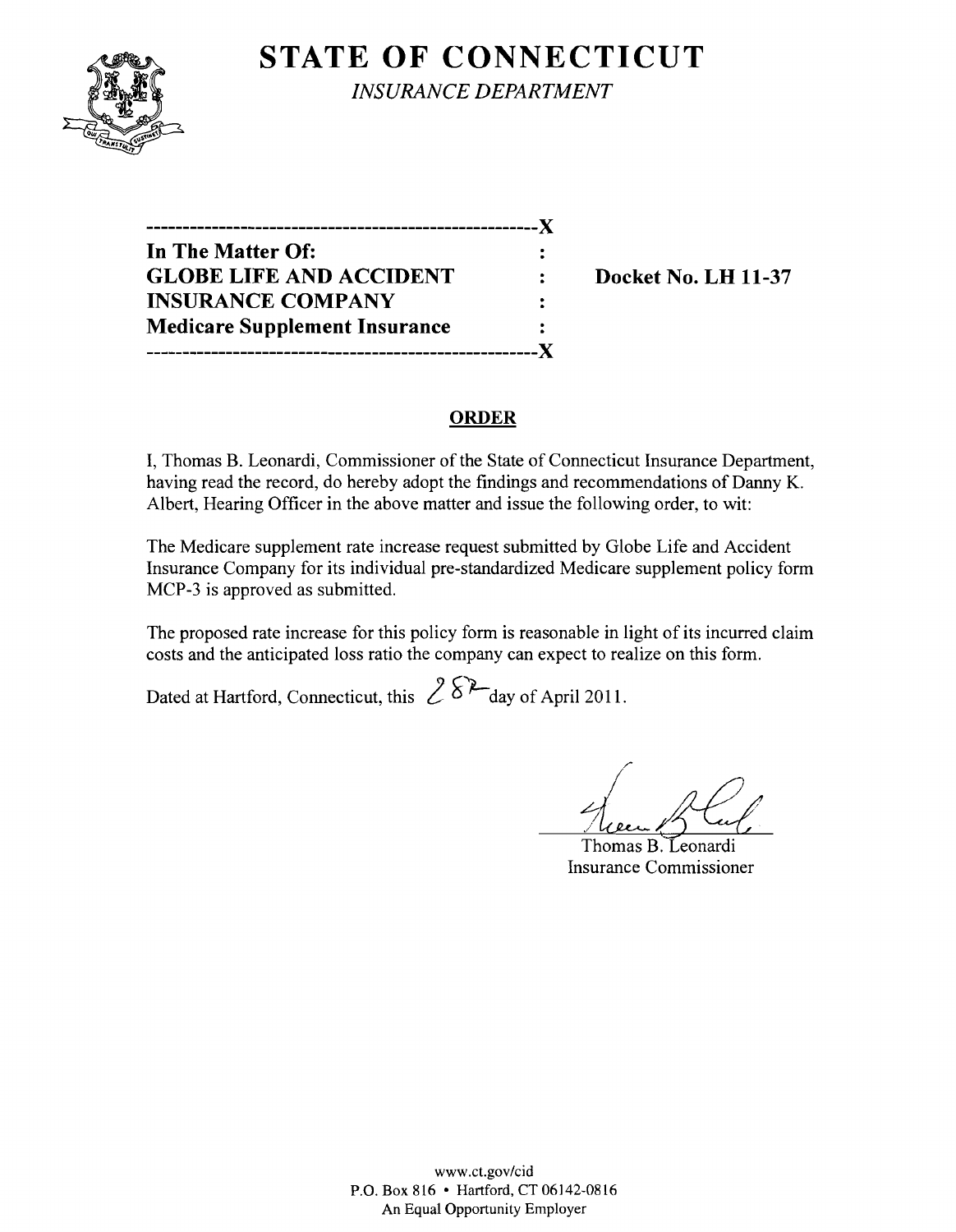# **STATE OF CONNECTICUT**

**INSURANCE DEPARTMENT** 

-------------------X

 $\ddot{\cdot}$ 

 $\ddot{\cdot}$ 

**In The Matter Of: GLOBE LIFE AND ACCIDENT : Docket No. LH 11-37 INSURANCE COMPANY Medicare Supplement Insurance ------------------------------------------------------)(** 

## **PROPOSED FINAL DECISION**

## 1. **INTRODUCTION**

The Insurance Commissioner of the State of Connecticut is empowered to review rates charged for individual and group Medicare supplement policies sold to any resident of this State who is eligible for Medicare. The source for this regulatory authority is contained in Chapter 700c and Section 38a-495a of the Connecticut General Statutes.

After due notice a hearing was held at the Insurance Department in Hartford on April 12, 2011 to consider whether or not the rate increase requested by Globe Life and Accident Insurance Company on its individual pre-standardized Medicare supplement business should be approved.

No members from the general public attended the hearing.

No representatives from Globe Life and Accident Insurance Company attended the hearing.

The hearing was conducted in accordance with the requirements of Section 38a-474, Connecticut General Statutes, the Uniform Administrative Procedures Act, Chapter 54 of the Connecticut General Statutes, and the Insurance Department Rules of Practice, Section 38a-8-l et seq. of the Regulations of Connecticut State Agencies.

A Medicare supplement (or Medigap) policy is a private health insurance policy sold on an individual or group basis which provides benefits that are additional to the benefits provided by Medicare. For many years Medicare supplement policies have been highly regulated under both state and federal law to protect the interests of persons eligible for Medicare who depend on these policies to provide additional coverage for the costs of health care.

Effective December 1,2005, Connecticut amended its program of standardized Medicare supplement policies in accordance with Section 38a-496a of the Connecticut General Statutes, and Sections 38a-495a-1 through 38a-495a-21 of the Regulations of Connecticut Agencies. This program, which conforms to federal requirements, provides that all insurers offering Medicare supplement policies for sale in the state must offer the basic "core" package of benefits known as Plan A. Insurers may also offer anyone or more of eleven other plans (Plans B through L).

> www.ct.gov/cid P.O. Box 816 • Hartford, CT 06142-0816 An Equal Opportunity Employer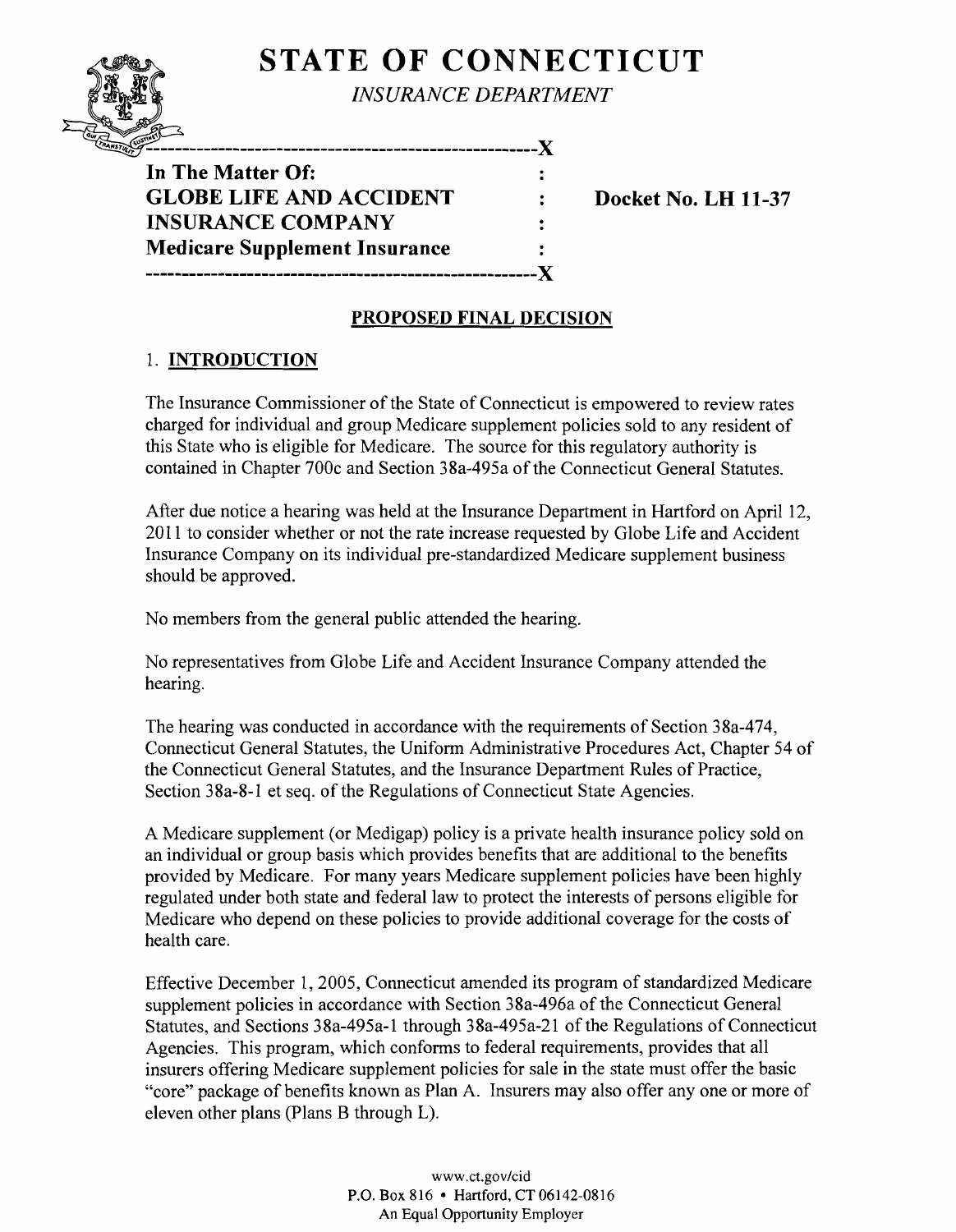Effective January 1,2006, in accordance with Section 38a-495c of the Connecticut General Statutes (as amended by Public Act 05-20) premiums for all Medicare supplement policies in the state must use community rating. Rates for Plans A through L must be computed without regard to age, gender, previous claims history or the medical condition of any person covered by a Medicare supplement policy or certificate.

The statute provides that coverage under Plan A through L may not be denied on the basis of age, gender, previous claims history or the medical condition of any covered person. Insurers may exclude benefits for losses incurred within six months from the effective date of coverage based on a pre-existing condition.

Effective October 1, 1998, carriers that offer Plan B or Plan C must make these plans as well as Plan A, available to all persons eligible for Medicare by reason of disability.

Insurers must also make the necessary arrangements to receive notice of all claims paid by Medicare for their insureds so that supplemental benefits can be computed and paid without requiring insureds to file claim forms for such benefits. This process of direct notice and automatic claims payment is commonly referred to as "piggybacking" or "crossover".

Sections 38a-495 and 38a-522 of the Connecticut General Statutes, and Section 38a-495a-l0 of the Regulations of Connecticut Agencies, state that individual and group Medicare supplement policies must have anticipated loss ratios of 65% and 75%, respectively. Under Sections 38a-495-7 and 38a-495a-l0 of the Regulations of Connecticut Agencies, filings for rate increases must demonstrate that actual and expected losses in relation to premiums meet these standards, and anticipated loss ratios for the entire future period for which the requested premiums are calculated to provide coverage must be expected to equal or exceed the appropriate loss ratio standard.

Section 38a-473 of the Connecticut General Statutes provides that no insurer may incorporate in its rates for Medicare supplement policies factors for expenses that exceed 150% of the average expense ratio for that insurer's entire written premium for all lines of health insurance for the previous calendar year.

#### II. **FINDING OF FACT**

After reviewing the exhibits entered into the record of this proceeding, and utilizing the experience, technical competence and specialized knowledge of the Insurance Department, the undersigned makes the following findings of fact:

- 1. Globe Life and Accident Insurance Company has requested an 8% rate increase on form MCP-3, an individual pre-standardized Medicare supplement plan.
- 2. As of fourth quarter 2010, there were 4 policies in-force in Connecticut and 373 on a nationwide basis.
- 3. The proposed rates are expected to satisfy the Connecticut statutory loss ratio of 65% required of individual Medicare supplement forms.
- 4. Globe Life and Accident Insurance Company has conformed to subsection (e) of section 38a-495c, C.G.S. regarding the automatic claims processing requirement.